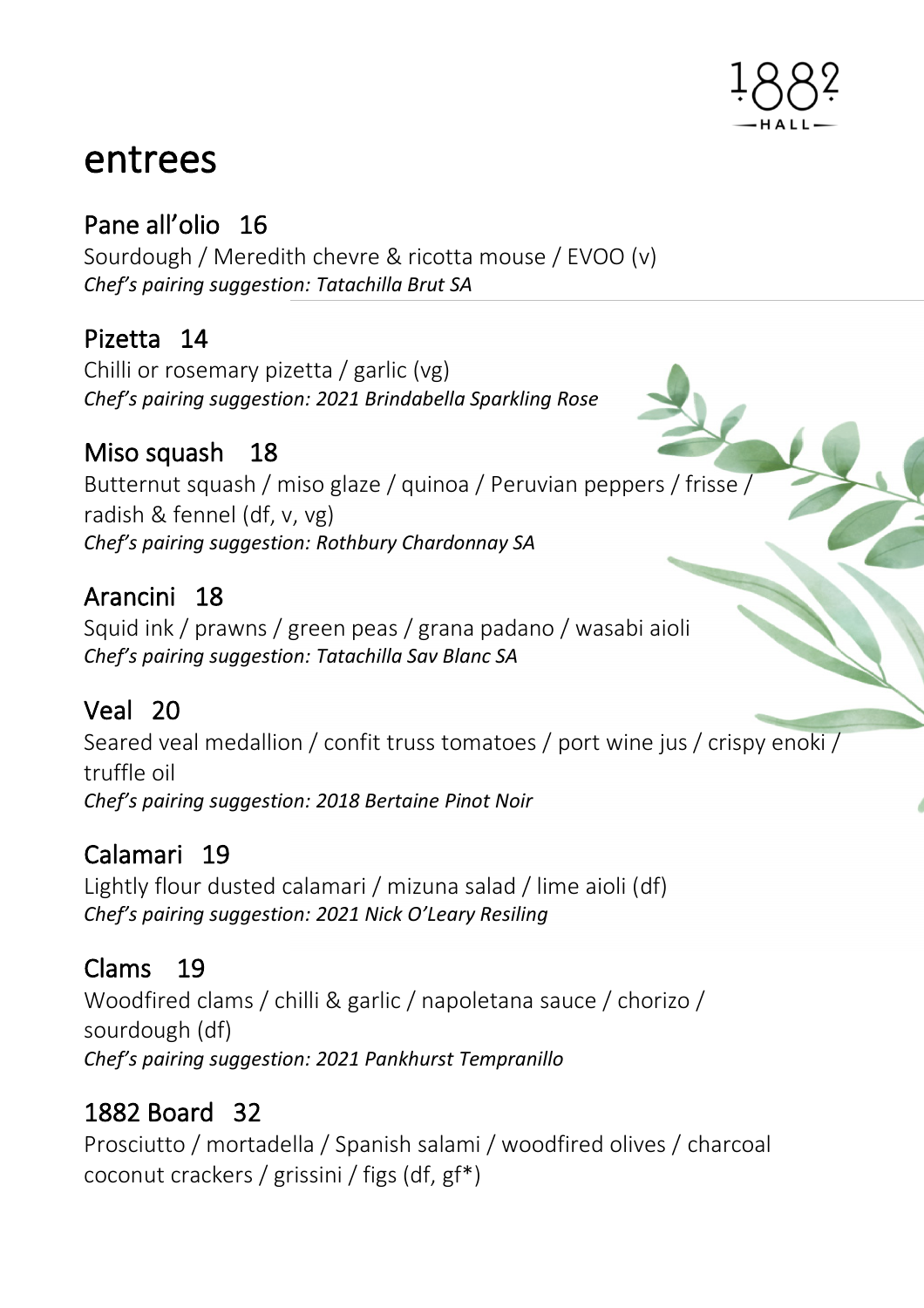

# mains

# Lamb 38

Pressed lamb shoulder / creamed pumpkin / potato gratin / bourbon jus (gf) *Chef's pairing suggestion: 2021 Mt Majura Shiraz* 

## Gnocchi 29

Pumpkin gnocchi / zucchini / cherry tomatoes / broccoli / basil oil / grana padano (v, vg\*) *Chef's pairing suggestion: 2020 Grant Burge Merlot* 

## Barramundi 28

Battered barramundi / radish & fennel salad / chips / lime aioli (df) 28 *Chef's pairing suggestion: Ara New Zealand Sav Blanc* 

## Duck 34

Confit duck leg / pistachio / charred radicchio / parsnip / leek (gf) *Chef's pairing suggestion: 2021 Pankhurst Tempranillo*

## Marinara 33

Squid ink spaghetti / king prawns / scallops / loligo squid / clams / chilli & garlic / prawn bisque (df) *Chef's pairing suggestion: 2021 Rose of Virginia Barossa Valley* 

# Cauliflower 28

Roasted cauliflower / edamame hummus / Dutch carrots / beetroot vinaigrette (vg, df, gf) *Chef's pairing suggestion: 2021 Murrumbateman Sangiovese* 

## Steak of the Day *market price*

*Chef's pairing suggestion: 2017 Cofield Durif*

## Fish of the Day *market price*

*Chef's pairing suggestion: 2022 Nick O'Leary White Rocks Resiling*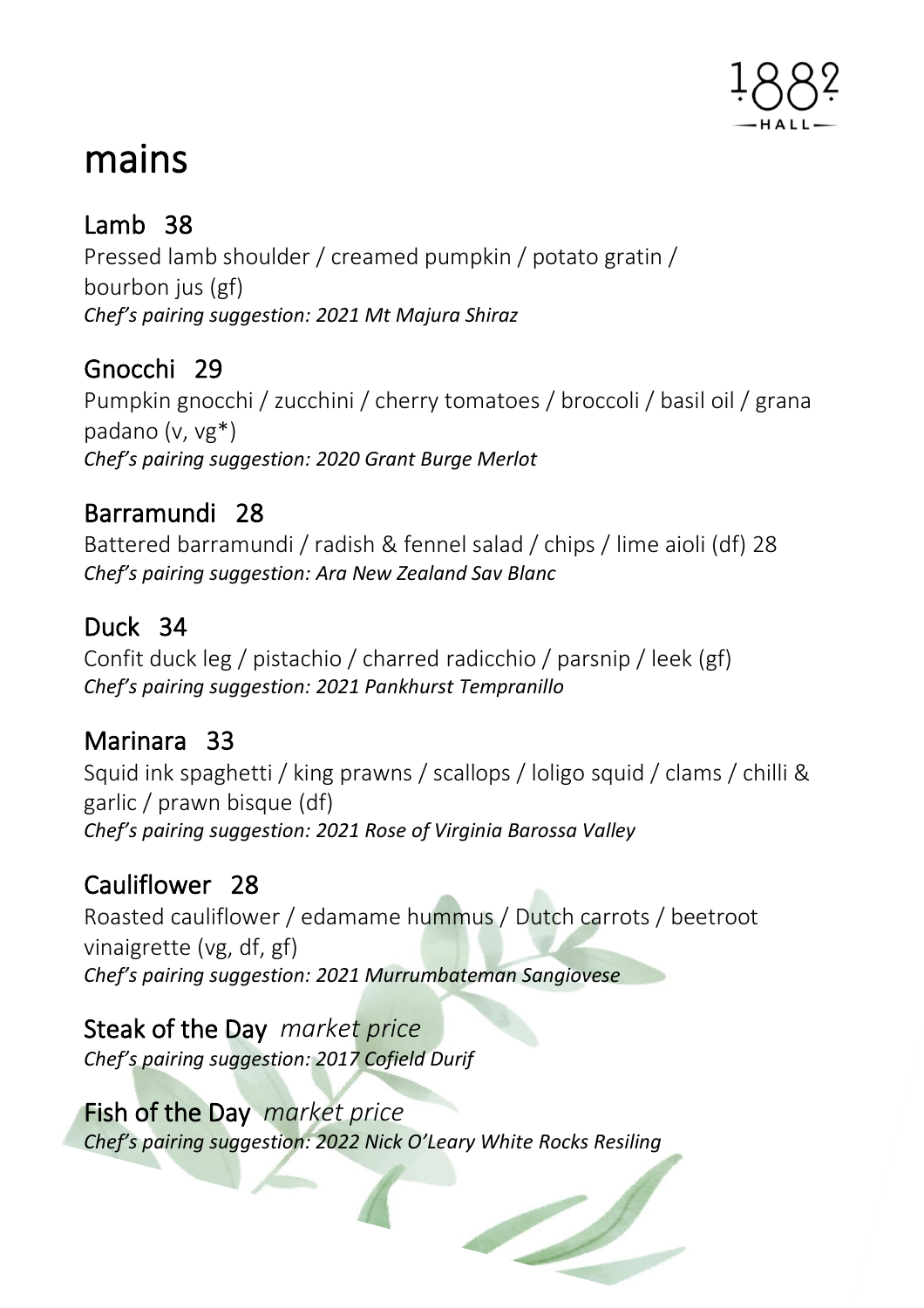

## Risotto of the Day (gf, vg\*) 29

*Chef's pairing suggestion: 2021 Eden Road Pinot Noir* 

## Bolognese 29

Spaghetti / veal / pork / beef ragu / napolitana sauce / parmesan *Chef's pairing suggestion: Tatachilla Shiraz SA* 

## Pancia 32

Crispy skin pork belly / rhubarb and apple puree / balsamic / raw house slaw (gf, df) *Chef's pairing suggestion: 2021 Shaw Merlot* 

## Ravioli 29

Ricotta & pumpkin ravioli / gorgonzola sauce / rocket / walnut / balsamic / pecorino (v) *Chef's pairing suggestion: 2021 Eden Road Pinot Noir* 

# Fettuccine 32

Slow cooked lamb shoulder / demi-glace / pecorino *Chef's pairing suggestion: 2021 Murrumbateman Sangiovese* 

Gluten-free (gf) Gluten-free option (gf\*) Vegetarian (v) Vegetarian option (v\*) Vegan (vg) Vegan option (vg\*) Dairy free (df). Please advise wait staff of any allergies. 10% surcharge on public holidays.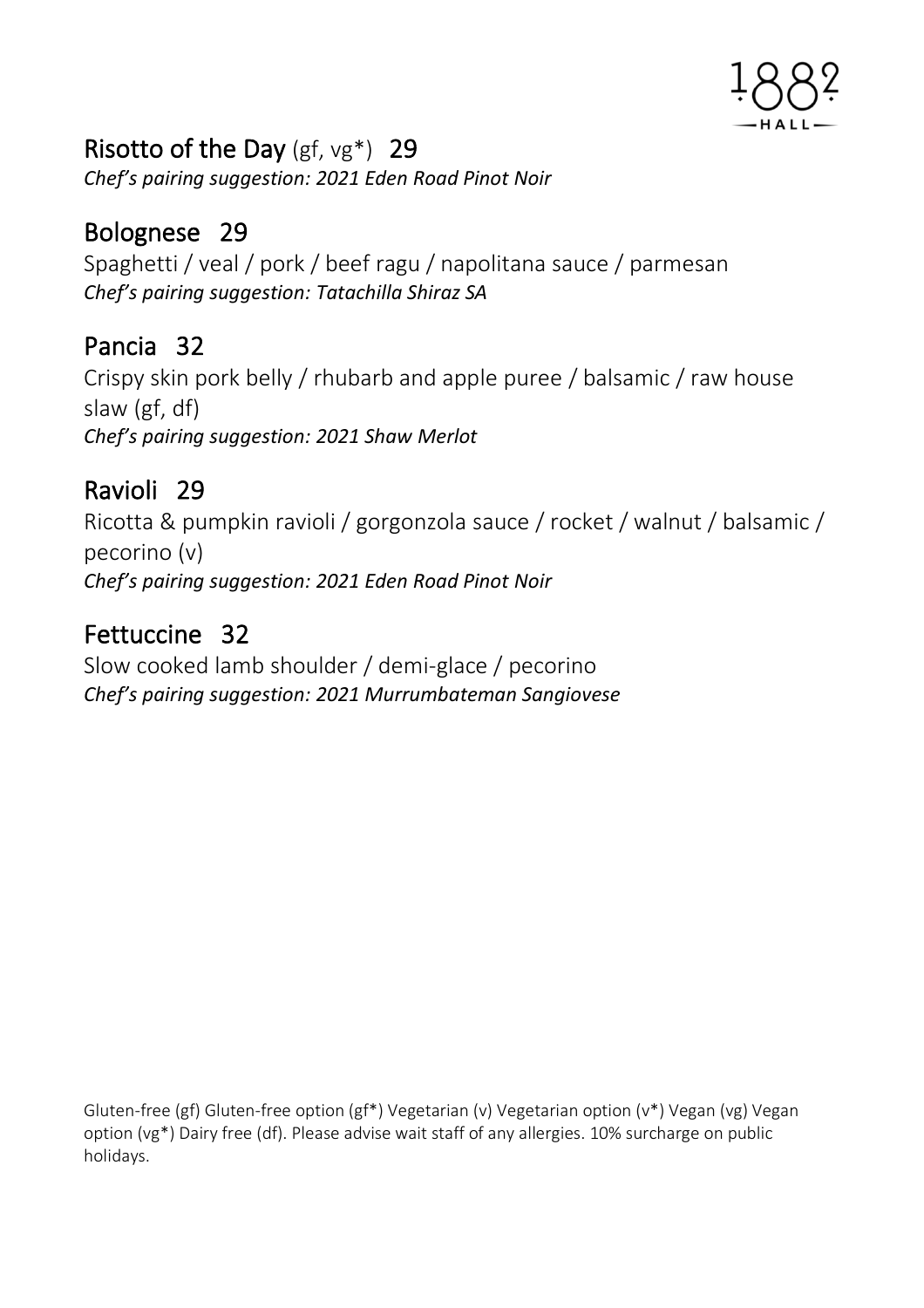

# woodfired pizzas

Gamberi 25 Pesto base / mozzarella / garlic prawns / cherry tomatoes / jalapenos / horseradish & chives sour cream

## Campagnola 26

Mozzarella / casalinga sausage / ham / chorizo / potato scallop / onion / mushroom

Margherita 22 Tomato base / mozzarella / fior di latte / oregano

Diavola 23.5 Tomato base / mozzarella / hot salami / olives / garlic / chilli

Prosciutto 24 Tomato base / mozzarella / prosciutto / fig / baby rocket

#### Bulgogi 25

Tomato base / mozzarella / marinated beef brisket / fior di latte / onion / kimchi aioli

Tandoori 24 Pesto base / mozzarella / tandoori chicken / capsicum / onion / cumin yoghurt

١ Vegetariana 23 Tomato base / mozzarella / spinach / pumpkin / mushroom / olives / capsicum / feta

*Gluten-free bases available on request 5.0*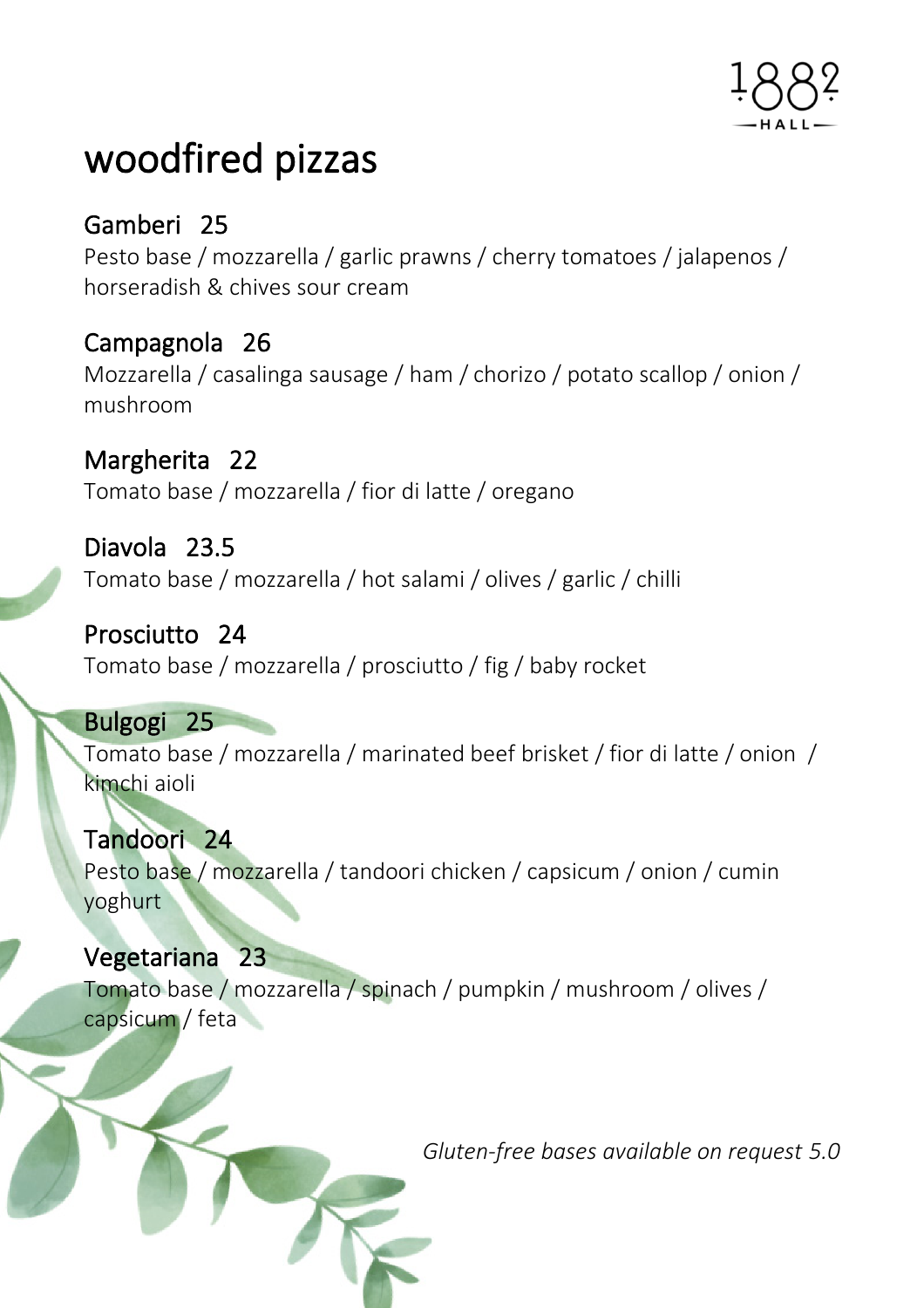

# salads / sides

## Garden salad 14

Mesculin / cherry tomatoes / radish / fennel / seeded mustard dressing (gf/df/vg)

# Pear & walnut salad 16

Baby rocket / pear / toasted walnuts / EVOO / aged balsamic / pecorino (gf, v)

# Caramelised beetroot salad (warm) 16

Beetroot tarte tatin / frisee salad / baked macadamia / Meredith chevre / aged balsamic (v)

## Burrata salad 18

Burrata cheese / heirloom tomatoes / kataifi nest / basil oil / balsamic (v)

## Verdure 16

Portobello mushroom / blanched broccolini / EVOO (vg, gf)

## Sweet potato chips / wasabi aioli (v) 12

Potato chips / truffle aioli (v) 10

# kids' options (u12)

Spaghetti bolognese 14

Creamy or napolitana gnocchi 14

Fish & chips 14

Chicken nuggets & chips 14

Ham, cheese & pineapple pizza (11 inch) 14

Pepperoni pizza (11 inch) 14